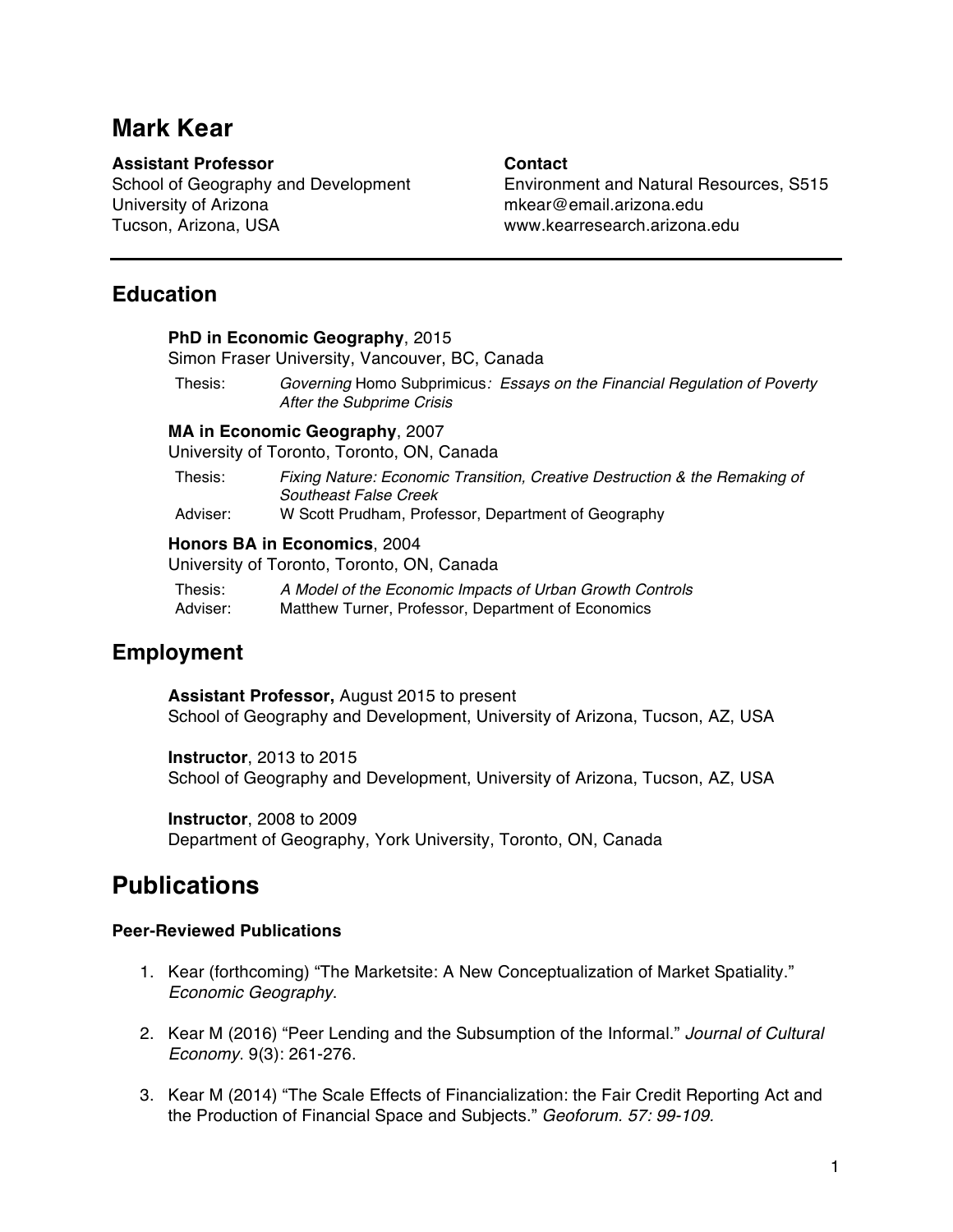- 4. Kear M (2013) "Governing *Homo Subprimicus*: Beyond Financial Citizenship, Exclusion, and Rights." *Antipode*. 45(4): 926-946.
- 5. Kear M (2007) "Spaces of Transition, Spaces of Tomorrow: Making a Sustainable Future in Southeast False Creek, Vancouver." *Cities: The International Journal of Urban Policy and Planning*. 24(4): 324-334.

#### **Articles Submitted or in Preparation**

- 1. Kear M (in prep) "The Strategic Personification of the Credit Score: NGOs, Positive Data, and the Redistribution of Calculative Agency." *Economy and Society*.
- 2. Kear M and Launius S (in prep) "Hybrid-Machines: Local Growth Coalitions and Global Financial Markets."
- 3. Kear M (in prep) "The Moral Economy of the Serial Crowd: Affective topologies of the credit score."

#### **Book Reviews**

- 1. Kear M (2015) "Debtfare States and the Poverty Industry: Money, Discipline and the Surplus Population." By Susanne Soederberg, *Antipode.*
- 2. Kear M (2014) "Banking Across Boundaries: Placing Finance in Capitalism." By Brett Christophers, *AAG Review of Books. 2(4)*.
- 3. Kear M (2012) "Hard Choices: Financial Exclusion, Fringe Banks and Poverty in Urban Canada" By Jerry Buckland, *Canadian Journal of Urban Research*.
- 4. Kear M (2012) Review Essay: "Debt -- The First 5000 Years and The Bonds of Debt" by David Graeber and "The Bonds of Debt" by Richard Dienst. *Environment and Planning D: Society and Space*: http://societyandspace.com/reviews/reviews-archive/dienstrichard-2011-the-bonds-of-debt/
- 5. Kear M (2011) "How It Works: Recovering Citizens in Post-Welfare Philadelphia" by Robert P. Fairbanks II. *Antipode*. 43(5): 1946–1949.

#### **Recent Non-Peer-Reviewed Publications**

1. Quiñonez J, Robinson TC, and Kear M (2012) "Credit Deserts: The Absence of Low-Cost Credit in Low-Income Communities." Mission Asset Fund http://missionassetfund.org/84-lc-blog/52.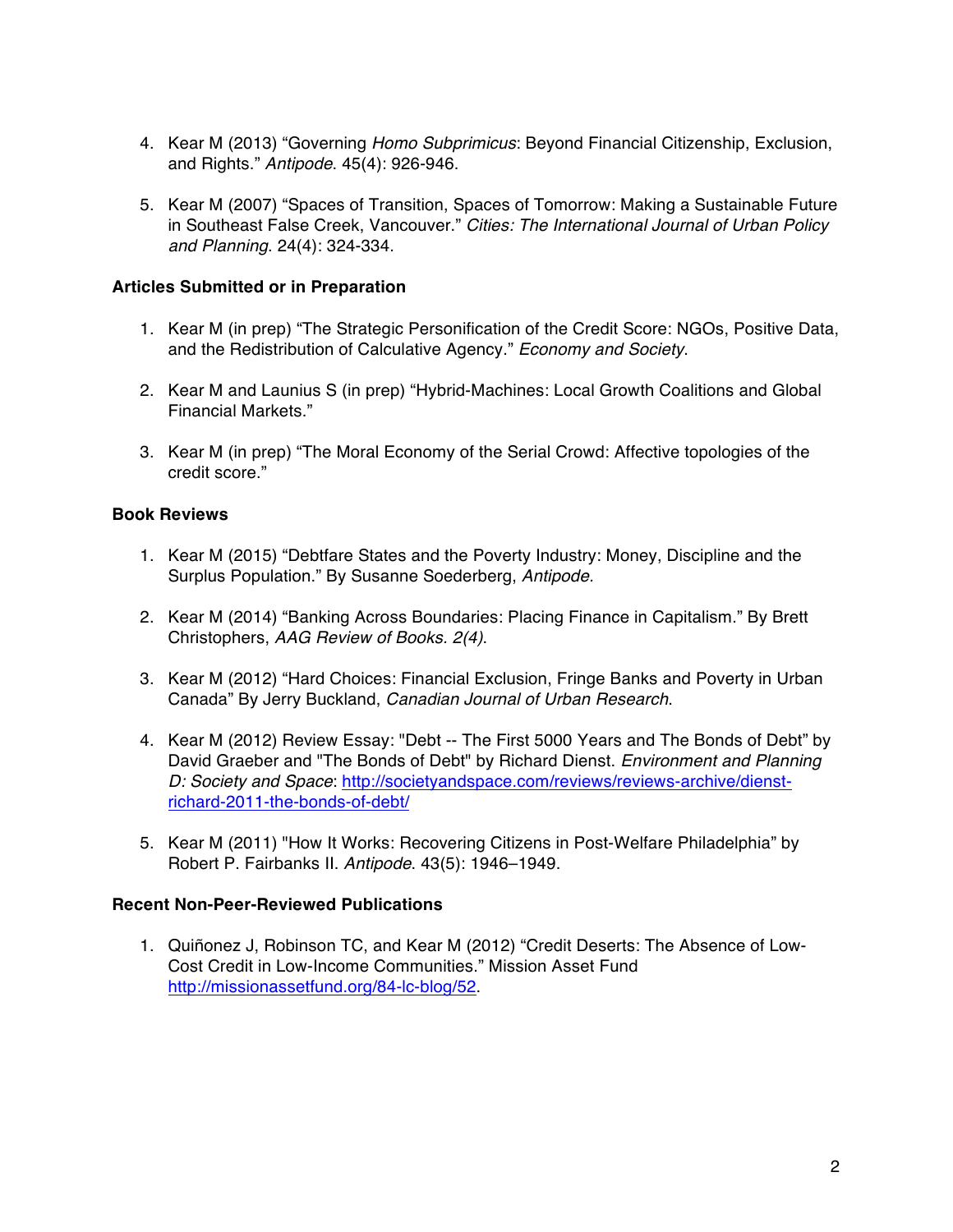## **Conference Activities**

#### **Invited Talks**

- 1. Kear, M (February  $13<sup>th</sup>$ , 2015) "Subsuming the Informal: Peer Lending and the Financial Regulation of Poverty." San Diego State University, Department of Geography Colloquium, San Diego, CA, USA.
- 2. Kear, M (January 23<sup>rd</sup>, 2015) " 'I have never met those people in that room': Peer lending and the subsumption of the informal." University of Arizona, School of Geography and Development Colloquium, Tucson, AZ, USA.

#### **Papers Presented**

- 1. Kear M (April 2017) "The Psychological State and the Assembly of Financial Subjects." Association of American Geographers AGM, Boston, MA, USA.
- 2. Kear M and Launius S (April 2017) "Hybrid-Machines: Local Growth Coalitions and Global Financial Markets. Association of American Geographers AGM, Boston, MA, USA.
- 3. Kear M (June 2016) "Moral Economies of Financial Self-Care: Credit Building Community in the San Francisco Bay Area." Society for the Advancement of Socio-Economic AGM, Berekeley, CA, USA.
- 4. Kear M (April 2016) **"**The Realization of Value in Payment Space." Association of American Geographers AGM, San Francisco, CA, USA.
- 5. Kear M (April 2015) "The Strategic Personification of Objects: NGOs, Positive Data, Calculative Agency & the Credit Score Game." Association of American Geographers AGM, Chicago, IL, USA.
- 6. Kear M (April 2015) "Accounting for Debt." Association of American Geographers AGM, Chicago, IL, USA.
- 7. Kear M (September 2014) "Accounting for Debt." Association of Pacific Coast Geographers AGM, Tucson, AZ, USA.
- 8. Kear M (April 2014) "Emerging Moral Economies of Financial Self-Management." Association of American Geographers AGM, Tampa, FL, USA.
- 9. Kear M (November 2013) "Resisting Debt, Living by Credit." American Studies Association AGM, Washington, DC, USA.
- 10. Kear M (April 2013) "Financializing the Safety Net." Association of American Geographers AGM, Los Angeles, CA, USA.
- 11. Kear M (November 2012) "Rescaling the Credit Score." Cascadia Critical Geographies Conference, University of British Columbia, Vancouver, BC, Canada.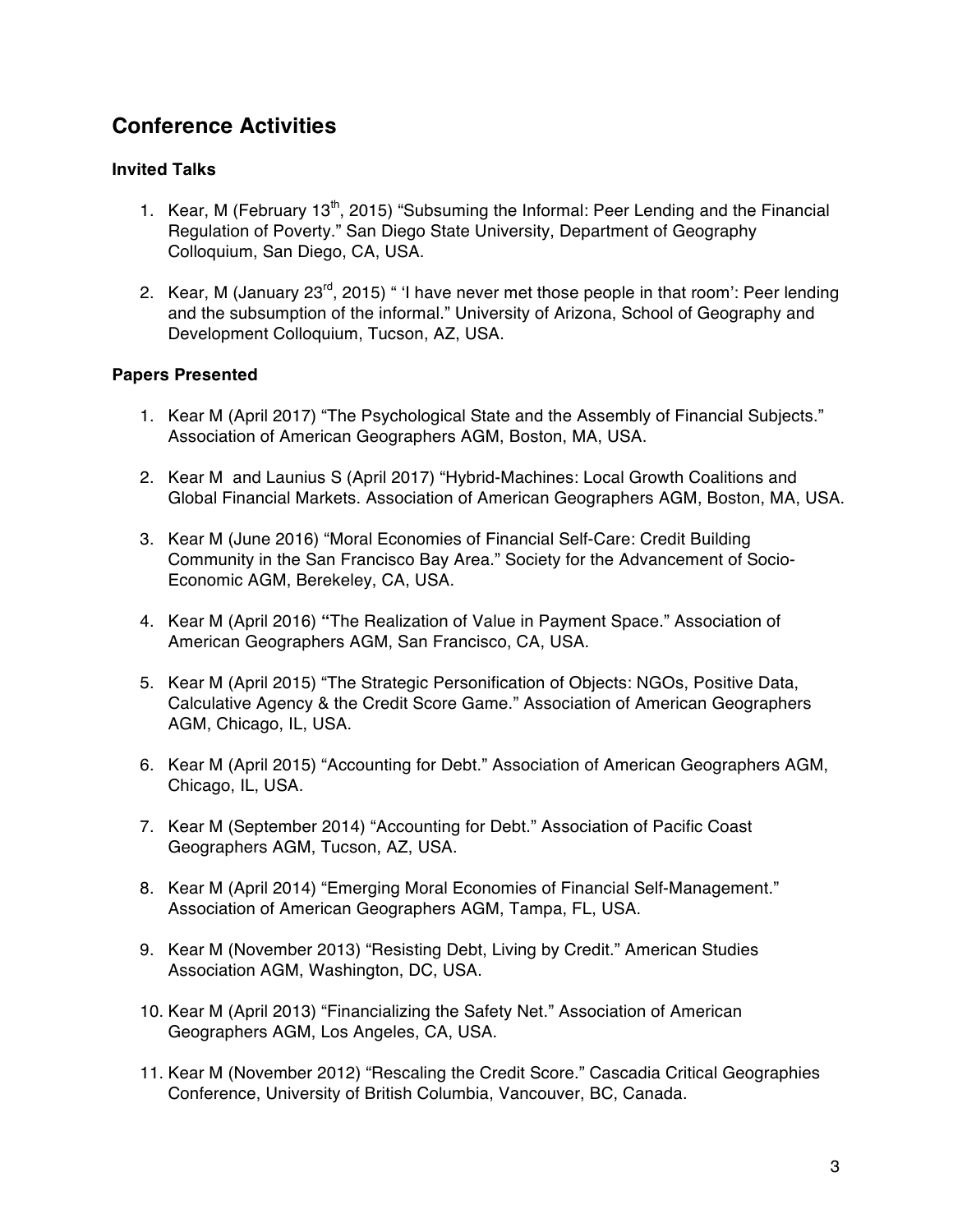- 12. Kear M (February 2012) "Ideologies of Inclusion and the Legislative Prehistory of Financialization." Association of American Geographers AGM, New York, NY, USA.
- 13. Kear M (April 2011) "From Citizenship to Government: Regulating *Homo Subprimicus*." Association of American Geographers AGM, Seattle, WA, USA.
- 14. Kear M (October 2010) "The Rise of Circulation, Value and Critical Economic Geography." Cascadia Critical Geographies Conference, University of Victoria, Victoria, BC, Canada.
- 15.Kear M (April 2006) "'Fixing' False Creek: Creative Destruction and Sustainability in Vancouver," Association of American Geographers AGM, Chicago, IL, USA

#### **Conference Sessions Organized**

- 1. Kear, M and Loomis, J (2016) "Becoming Financial, I, II, III." Association of American Geographers AGM, San Francisco, CA, USA.
- 2. Kear M (September 2014) "Author Meets Critics, Debt to Society by Miranda Joseph." Association of Pacific Coast Geographers AGM, Tucson, AZ, USA.
- 3. Kear M and Teresa B (April 2014) "The Post-Crisis Geography of Risk Production." Association of American Geographers AGM, Tampa, FL, USA.
- 4. Kear M and Swartz L (April 2013) "Finance, Debt and the Realization of Value in the Social Factory I, II and III." Association of American Geographers AGM, Los Angeles, CA, USA.
- 5. Kutz W and Kear M (April 2013) "Critical Perspectives on Finance Individuals, Infrastructures, and Space." Session organized for the Association of American Geographers AGM, Los Angeles, CA, USA.

#### **Discussant / Panelist**

- 1. Kear M (April 2016) "Becoming Financial III." Association of American Geographers AGM, San Francisco, CA, USA.
- 2. Kear M (April 2015) panelist: The Spatial Constitution of Markets. Association of American Geographers AGM, Chicago, IL, USA.
- 3. Kear M (April 2014) "Legal-Financial Geographies." Association of American Geographers AGM, Tampa, FL, USA.
- **4.** Kear M (April 2013) "Finance, Debt and the Realization of Value in the Social Factory II." Association of American Geographers AGM, Los Angeles, CA, USA.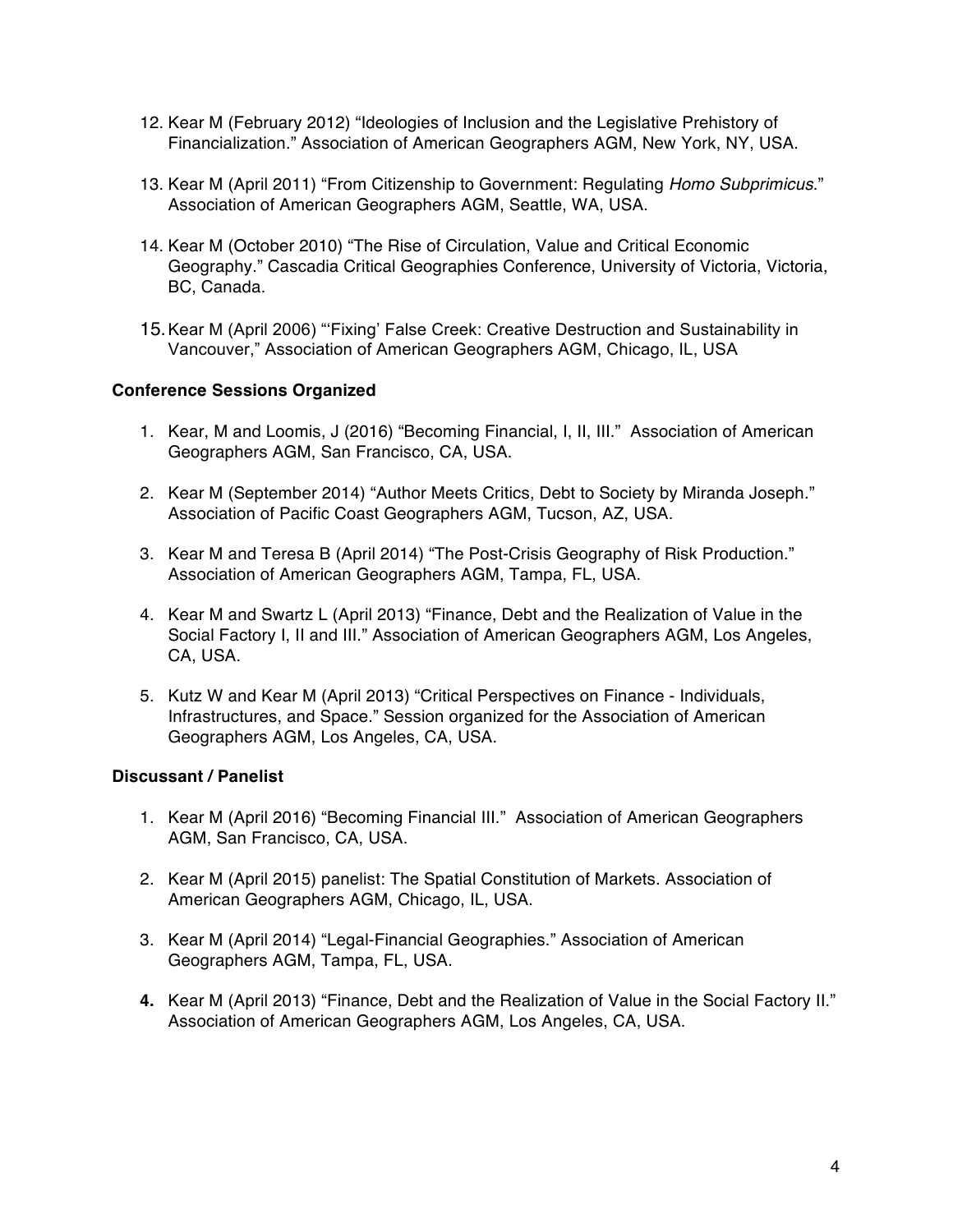## **Courses Taught**

#### **University of Arizona**, 2013 to Present

*Graduate: Geographical Political Economy* (GEOG 696A) *Undergraduate*: *The American City* (GEOG 456) and *Economic Geography* (GEOG 305), Urban Growth and Development (GEOG 379) *Graduate*: Economic Geography

**York University**, 2008 to 2009 *Nature, Neoliberalism and Political Ecology* (GEOG 4050)

## **Graduate Advising**

#### **Primary Advisor**

- § Antonio Cabrera, PhD Candidate
- § Julian Hartman, PhD Student (incoming Fall 2017)

#### **Committee Member**

- **Eaura Sharp, PhD Student**
- § Richard Johnson, PhD Student
- Remy Franklin, MA Student

## **Service**

#### **Committees**

- § Colloquium Committee (Co-Chair 2016 to present)
- § Graduate Committee (2015-16)
- **Undergraduate Teaching Working Group**
- APCG AGM Organizing Committee Member (2014)

#### **Reviewer**

- § *Antipode: A Radical Journal of Geography*
- § *The Canadian Geographer*
- § *Capitalism, Nature, Socialism*
- § *Economic Geography*
- § *Environment and Planning A*
- § *Environment and Planning D: Society and Space*
- § *International Journal of Urban and Regional Research*
- § *Geoforum*
- § *Journal of Cultural Economy*
- § *Progress in Human Geography*
- § *TOPIA: The Canadian Journal of Cultural Studies*
- *Urban Affairs Review*